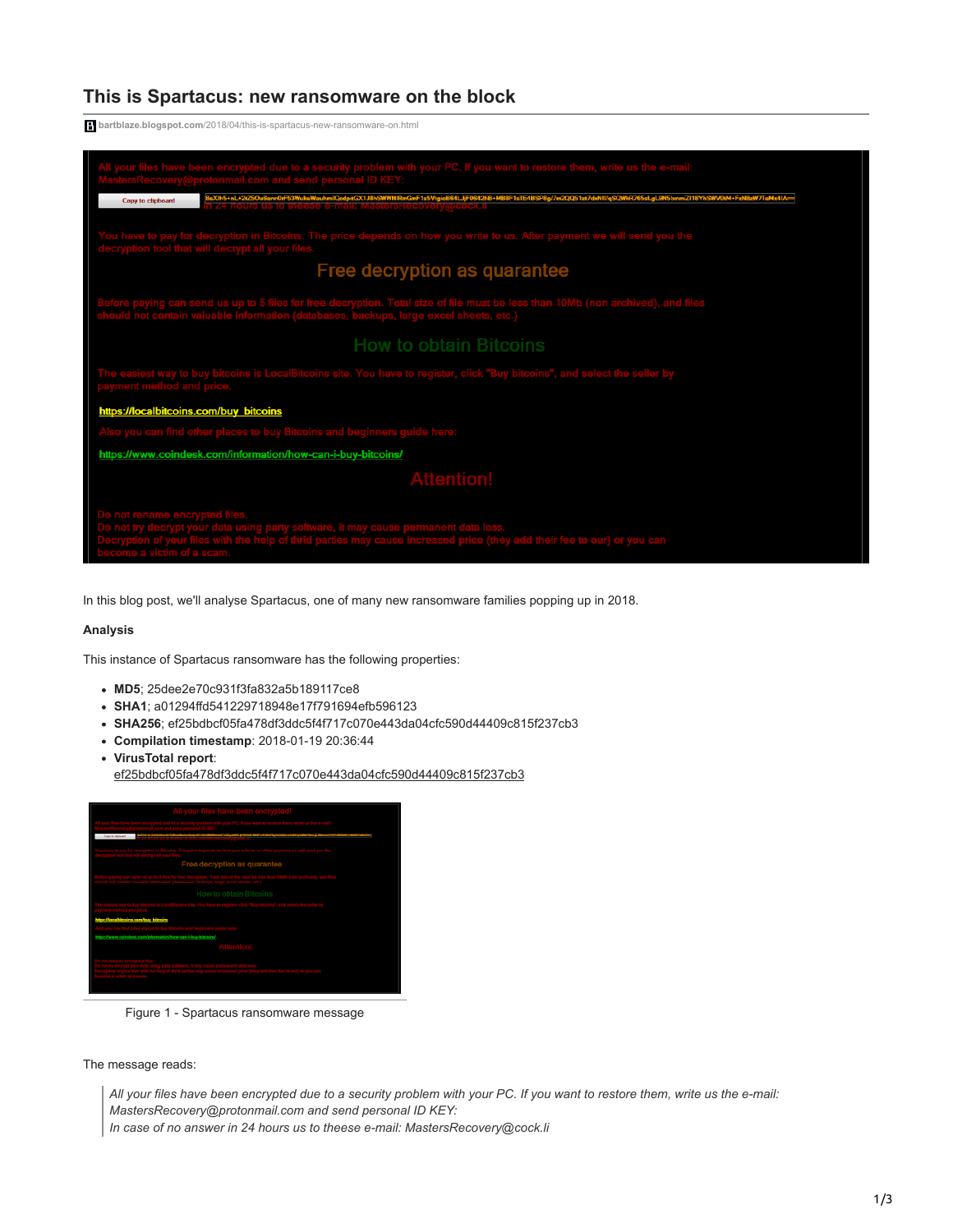The user may send up to 5 files for free decryption, as "guarantee". There's also a warning message at the end of the ransomware screen:

*Do not rename encrypted files.*

*Do not try decrypt your data using party software, it may cause permanent data loss.*

*Decryption of your files with the help of thrid parties may cause increased price (they add their fee to our) or you can become a victim of a scam.*

Spartacus will encrypt files, regardless of extension, in the following folders:

| Class2.string 0 = KeyGenerator.GetUniqueKey(133);                                        |
|------------------------------------------------------------------------------------------|
|                                                                                          |
| Class2.string 3 = Environment.GetFolderPath(Environment.SpecialFolder.System);           |
| Class2.string 4 - Path.GetPathRoot(Class2.string 3):                                     |
| Class2.string 5 - Class2.string 4 + "\\ProgramData";                                     |
| Class2.vlymrthDc = Environment.GetFolderPath(Environment.SpecialFolder.Desktop);         |
| Class2.string 6 - Environment.GetFolderPath(Environment.SpecialFolder.NyComputer);       |
| Class2.string 7 = Environment.GetFolderPath(Environment.SpecialFolder.DesktopDirectory); |
| Class2.string 8 = Environment.GetFolderPath(Environment.SpecialFolder.Favorites);        |
| Class2.string 9 = Environment.GetFolderPath(Environment.SpecialFolder.Personal);         |
| Class2.string 10 = Environment.GetFolderPath(Environment.SpecialFolder.MyMusic);         |
| Class2.string 11 - Environment.GetFolderPath(Environment.SpecialFolder.History);         |
| Class2.olVluprHE = Environment.GetFolderPath(Environment.SpecialFolder.Personal);        |
| Class2.string 12 - Interaction.Environ("USERPROFILE") + "\\Downloads";                   |
| Class2.string 13 = Interaction Environ("USERPROFILE") + "\\Documents";                   |
| Class2.string 14 = Interaction.Environ("USERPROFILE") + "\\Pictures";                    |
| Class2.string_15 - Interaction.Environ("USERPROFILE") + "\\Videos";                      |
| Class2.string 16 = Interaction.Environ("USERPROFILE") + "\\Music";                       |
| Class2.string 17 = Interaction.Environ("USERPROFILE");                                   |

Figure 2 - Target folders to encrypt

Generating the key:



Figure 3 - KeyGenerator

As far as I'm aware, Spartacus is the first ransomware who explicitly *asks* you to send the public key (ID KEY), rather than just sending an email, including the Bitcoin address straight away, or sending the key automatically.

Encrypted files will get the extension appended as follows: **.[MastersRecovery@protonmail.com].Spartacus** 

For example:

Penguins.jpg.[MastersRecovery@protonmail.com].Spartacus

It will also drop the ransomware note, "READ ME.txt" in several locations, such as the user's Desktop:

*All your data has been locked us. You want to return? Write email MastersRecovery@protonmail.com or MastersRecovery@cock.li Your personal ID KEY: DvQ9/mvfT3I7U847uKcI0QU3QLd+huv5NOYT2YhfiySde0vhmkzyTtRPlcu73BAJILIPdALjAIy5NLxBHckfyV2XS+GXdjlHMx2V/VEfj4BrZkLB3B*

Interestingly enough, Spartacus also embeds what appears to be a hardcoded and private RSA key:

*xA4fTMirLDPi4rnQUX1GNvHC41PZUR/fDIbHnNBtpY0w2Qc4H2HPaBsKepU33RPXN5EnwGqQ5lhFaNnLGnwYjo7w6OCkU+q0dRev14ndx4*

Spartacus will delete Shadow Volume Copies by issuing the following command:

*cmd.exe /c vssadmin.exe delete shadows /all /quiet*

A unique mutex of "**Test**" will be created in order to not run the ransomware twice, and Spartacus will also continuously keep the ransomware screen or message from running in the foreground or on top, using the [SetForegroundWindow](http://setforegroundwindow/) function: